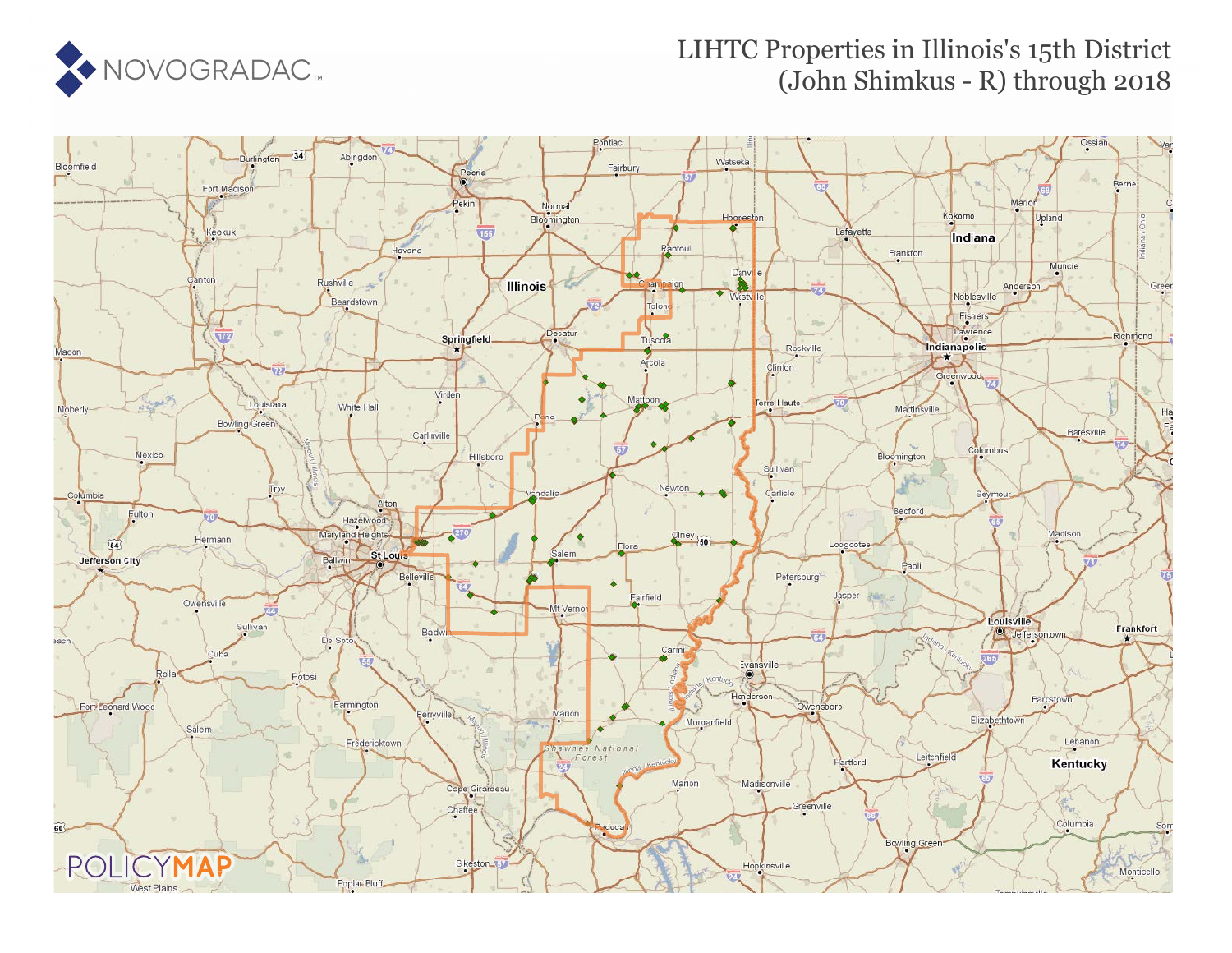| <b>Project Name</b>                     | <b>Address</b>                           | <b>City</b>                             | <b>State</b> | <b>Zip Code</b> | Nonprofit<br><b>Sponsor</b> | <b>Allocation</b><br><b>Year</b> | <b>Annual</b><br><b>Allocated</b><br><b>Amount</b> | <b>Year Placed</b><br>in Service | <b>Construction Type</b> | <b>Total</b><br><b>Units</b> | Low<br><b>Income</b><br><b>Units</b> | <b>Rent or</b><br><b>Income</b><br><b>Ceiling</b> | <b>Credit</b><br>Percentage Bond        | Tax-<br><b>Exempt</b> | <b>HUD Multi-</b><br>Family<br><b>Financing/Rental</b><br><b>Assistance</b> |
|-----------------------------------------|------------------------------------------|-----------------------------------------|--------------|-----------------|-----------------------------|----------------------------------|----------------------------------------------------|----------------------------------|--------------------------|------------------------------|--------------------------------------|---------------------------------------------------|-----------------------------------------|-----------------------|-----------------------------------------------------------------------------|
| <b>BAYOU BEND</b>                       |                                          | 8730<br>UNIVERSITY RD BAYOU LA BATRE AL |              | 36509           | No                          | 2006                             | $\$0$                                              | 2006                             | <b>New Construction</b>  | 55                           | 55                                   | 60% AMGI                                          | 70 % present No<br>value                |                       | No                                                                          |
| <b>BELLE ISLE APTS</b>                  | 18720 US HWY<br>90                       | <b>ROBERTSDALE</b>                      | AL           | 36567           | No                          | 2006                             | $\$0$                                              | 2006                             | <b>New Construction</b>  | 28                           | 28                                   | 60% AMGI                                          | $70$ % present $\,$ No $\,$ value       |                       | No                                                                          |
| <b>CANDICE COVE</b>                     | 7745 SALEM RD SEMMES                     |                                         | AL           | 36575           | No                          | 2006                             | \$0\$                                              | 2006                             | <b>New Construction</b>  | 72                           | 72                                   | 60% AMGI                                          | $70\,\%$ present $\,$ No value          |                       | No                                                                          |
| <b>COTTONWOOD</b><br><b>SENIOR APTS</b> | 658 AZALEA RD MOBILE                     |                                         | AL           | 36609           | No                          | 2006                             | \$0                                                | 2006                             | <b>New Construction</b>  | 120                          | 120                                  | 60% AMGI                                          | $70\,\%$ present $\,$ No value          |                       | $\mathbf{N}\mathbf{o}$                                                      |
| <b>INGLEWOOD</b>                        | 21635 SANDY<br>SPRINGS CIR               | <b>ROBERTSDALE</b>                      | AL           | 36567           | No                          | 2006                             | \$0\$                                              | 2006                             | <b>New Construction</b>  | 76                           | 76                                   | $60\%$ AMGI                                       | $70\,\%$ present $\,$ No value          |                       | No                                                                          |
| THE LANDING                             | 19096<br>FAIRGROUND<br><b>RD</b>         | ROBERTSDALE                             | AL           | 36567           | No                          | 2006                             | \$635,798                                          | 2006                             | <b>New Construction</b>  | 60                           | 60                                   | 60% AMGI                                          | $70\,\% \,present \over value$          |                       | No                                                                          |
| PALISADES APTS                          | 151 FOREMAN<br>RD                        | $\operatorname{MOBILE}$                 | AL           | 36608           | No                          | 2006                             | $\$0$                                              | 2006                             | New Construction         | 80                           | 80                                   | 60% AMGI                                          | 70 % present No<br>value                |                       | No                                                                          |
| REGENCY POINTE<br>PHASE II              | 500 S<br>${\tt GREENTREE}$ LN $\,$ FOLEY |                                         | AL           | 36535           | No                          | 2006                             | \$0\$                                              | 2006                             | <b>New Construction</b>  | 48                           | 48                                   | 60% AMGI                                          | $70\,\%$ present $\,$ No value          |                       | No                                                                          |
| <b>SHELLBROOKE</b><br>POINTE APTS       | <b>7684 TWIN</b><br><b>BEECH RD</b>      | <b>FAIRHOPE</b>                         | AL           | 36532           | No                          | 2006                             | \$0\$                                              | 2006                             | <b>New Construction</b>  | 96                           | 96                                   | 60% AMGI                                          | $70\,\%$ present $\,$ No value          |                       | No                                                                          |
| SOPHIA'S LANDING<br><b>APTS</b>         | 1400 AZALEA<br>RD                        | <b>MOBILE</b>                           | AL           | 36693           | No                          | 2006                             | \$0                                                | 2006                             | <b>New Construction</b>  | 60                           | 60                                   | 60% AMGI                                          | $70\,\%$ present $\,$ No value          |                       | $\mathbf{N}\mathbf{o}$                                                      |
| <b>TYLER RIDGE APTS</b>                 | 7720 THOMAS<br>RD                        | <b>MOBILE</b>                           | AL           | 36695           | No                          | 2006                             | $\$0$                                              | 2006                             | <b>New Construction</b>  | 160                          | 160                                  | 60% AMGI                                          | $70\,\%$ present $\,$ No value          |                       | No                                                                          |
| ANNANDALE PARK<br>$\rm APTS$            | 21325<br>ANNANDALE<br>DR                 | <b>ROBERTSDALE</b>                      | AL           | 36567           | $\mathbf{N}\mathbf{o}$      | 2006                             | $\$0$                                              | 2007                             | New Construction         | 104                          | 104                                  | 60% AMGI                                          | $70$ % present $\,$ No value            |                       | $\mathbf{N}\mathbf{o}$                                                      |
| <b>BAPTIST OAKS APTS</b>                | 800 CONTI ST MOBILE                      |                                         | AL           | 36602           | No                          | 2007                             | $\$0$                                              | 2007                             | <b>New Construction</b>  | 53                           | 53                                   | 60% AMGI                                          | Both $30\%$<br>and 70%<br>present value | No                    | $\mathbf{N}\mathbf{o}$                                                      |

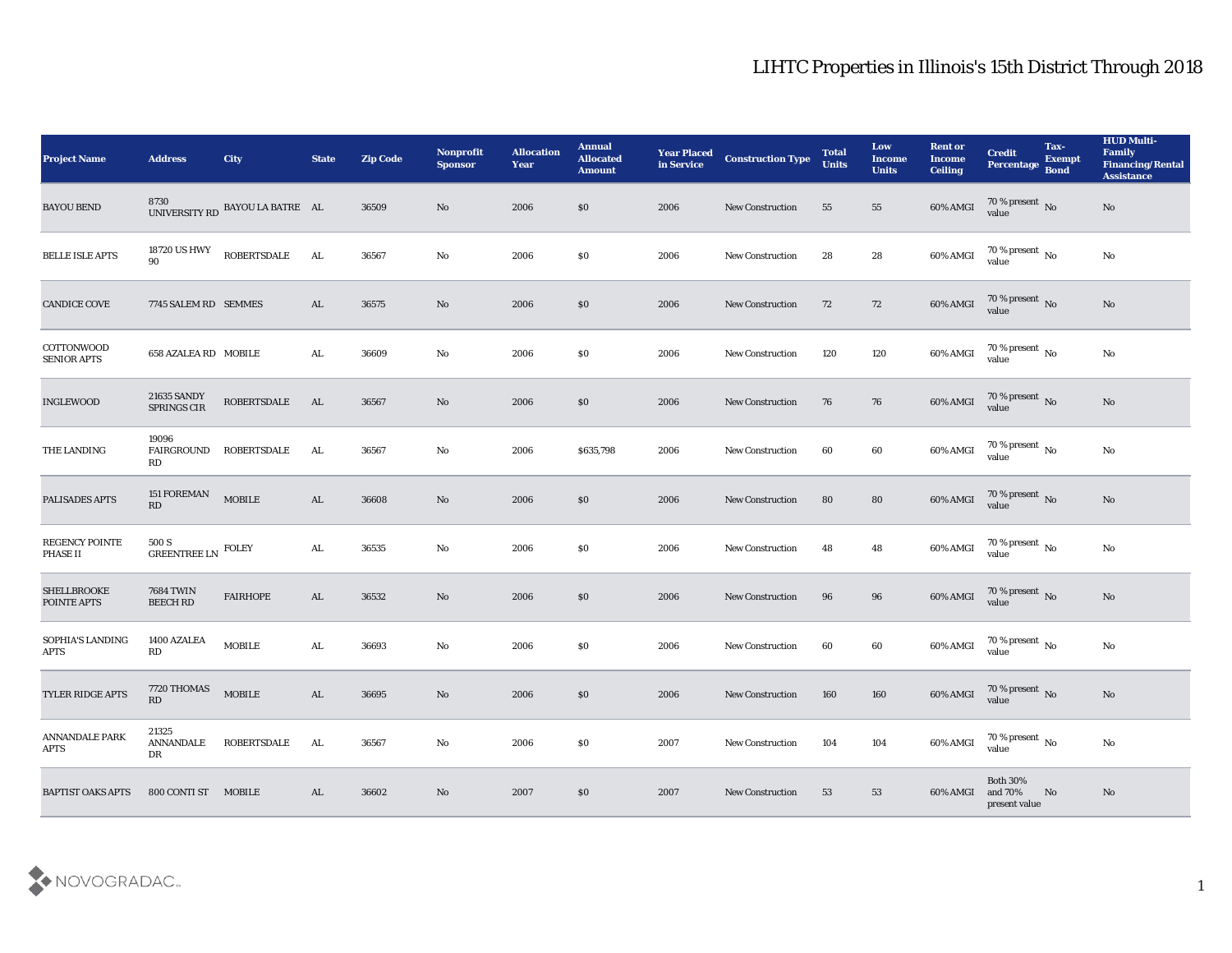| <b>Project Name</b>                    | <b>Address</b>                              | <b>City</b>        | <b>State</b> | <b>Zip Code</b> | Nonprofit<br><b>Sponsor</b> | <b>Allocation</b><br><b>Year</b> | <b>Annual</b><br><b>Allocated</b><br><b>Amount</b> | <b>Year Placed</b><br>in Service | <b>Construction Type</b>  | <b>Total</b><br><b>Units</b> | Low<br><b>Income</b><br><b>Units</b> | <b>Rent or</b><br><b>Income</b><br><b>Ceiling</b> | <b>Credit</b><br>Percentage Bond                                | Tax-<br><b>Exempt</b> | <b>HUD Multi-</b><br>Family<br><b>Financing/Rental</b><br><b>Assistance</b> |
|----------------------------------------|---------------------------------------------|--------------------|--------------|-----------------|-----------------------------|----------------------------------|----------------------------------------------------|----------------------------------|---------------------------|------------------------------|--------------------------------------|---------------------------------------------------|-----------------------------------------------------------------|-----------------------|-----------------------------------------------------------------------------|
| <b>BENNETT POINTE</b>                  | 7540 OLD<br>PASCAGOULA<br>RD                | THEODORE           | AL           | 36582           | No                          | 2006                             | \$0                                                | 2007                             | <b>New Construction</b>   | 40                           | 40                                   | 60% AMGI                                          | $70\,\%$ present $\,$ No value                                  |                       | No                                                                          |
| <b>COTTAGE PARK APTS</b>               | <b>47247 RABUN</b><br>RD                    | <b>BAY MINETTE</b> | AL           | 36507           | No                          | 2006                             | \$0                                                | 2007                             | <b>New Construction</b>   | 90                           | 90                                   | 60% AMGI                                          | $70$ % present $\,$ No $\,$ value                               |                       | No                                                                          |
| <b>DOWNTOWN</b><br><b>RENAISSANCE</b>  | 350<br>$\,$ BLOODGOOD ST $\,$ MOBILE        |                    | AL.          | 36603           | No                          | 2006                             | \$0\$                                              | 2007                             | <b>New Construction</b>   | 176                          | 88                                   | 60% AMGI                                          | $70\,\%$ present $\,$ No value                                  |                       | No                                                                          |
| ROSE STREET APTS                       | 305 E ROSE AVE FOLEY                        |                    | AL           | 36535           | No                          | 2007                             | \$0\$                                              | 2007                             | <b>New Construction</b>   | 32                           | 32                                   | 60% AMGI                                          | <b>Both 30%</b><br>and 70%<br>present value                     | No                    | No                                                                          |
| <b>VILLAGE AT</b><br><b>MEADOWVIEW</b> | 950 SPRING<br>RUN DR                        | <b>FAIRHOPE</b>    | AL           | 36532           | No                          | 2007                             | \$0\$                                              | 2007                             | <b>New Construction</b>   | 40                           | 40                                   | 60% AMGI                                          | <b>Both 30%</b><br>and 70%<br>present value                     | No                    | No                                                                          |
| <b>WASHINGTON PLAZA</b>                | 410 S<br>WASHINGTON MOBILE<br>AVE           |                    | AL           | 36603           | No                          | 2006                             | \$0                                                | 2007                             | <b>New Construction</b>   | 80                           | 80                                   | 60% AMGI                                          | <b>Both 30%</b><br>and 70%<br>present value                     | No                    | No                                                                          |
| <b>WILLOW CREEKS</b><br>PHASES I & II  | <b>22 W DR</b>                              | <b>MOBILE</b>      | AL.          | 36608           | No                          | 2007                             | $\$0$                                              | 2007                             | Acquisition and Rehab 39  |                              | 39                                   | 60% AMGI                                          | $30\,\%$ present $\,$ No value                                  |                       | No                                                                          |
| <b>WINDRUSH APTS</b>                   | 149 STANLEY<br>DR                           | <b>JACKSON</b>     | AL           | 36545           | No                          | 2007                             | \$0                                                | 2007                             | <b>New Construction</b>   | 48                           | 48                                   | 60% AMGI                                          | <b>Both 30%</b><br>and 70%<br>present value                     | No                    | No                                                                          |
| ARBORS BY THE BAY                      | 27642 US HWY<br>98                          | <b>DAPHNE</b>      | AL           | 36526           | No                          | 2008                             | \$0\$                                              | 2008                             | <b>New Construction</b>   | 150                          | 150                                  |                                                   | 60% AMGI TCEP only No                                           |                       | No                                                                          |
| <b>ALISON POINTE APTS</b>              | 9921 BETHANY $$\rm{FOLEY}$$<br><b>DR</b>    |                    | AL           | 36535           | No                          | 2007                             | \$780,607                                          | 2008                             | <b>New Construction</b>   | 128                          | 128                                  | 60% AMGI                                          | $30\,\%$ present $\,\mathrm{Yes}$ value                         |                       | $\mathbf{N}\mathbf{o}$                                                      |
| <b>ANNE PLACE APTS</b>                 | 2287<br>SCHILLINGER MOBILE<br>RD S          |                    | AL           | 36695           | No                          | 2008                             | \$0                                                | 2008                             | New Construction          | 92                           | 92                                   |                                                   | 60% AMGI TCEP only No                                           |                       | No                                                                          |
| <b>FOREST HILL APTS</b>                | $1900$ SHELTON $$\sf{MOBILE}$$ BEACH RD EXT |                    | AL           | 36618           | $\rm\thinspace No$          | 2008                             | $\$0$                                              | 2008                             | Acquisition and Rehab 128 |                              | 128                                  |                                                   | 60% AMGI $\frac{70 \text{ %} \text{ present}}{\text{value}}$ No |                       | $\rm \bf No$                                                                |
| HOUND'S RUNS I & II<br><b>APTS</b>     | 5954 SPERRY RD THEODORE                     |                    | ${\bf AL}$   | 36582           | $\rm\thinspace No$          | 2008                             | $\boldsymbol{\mathsf{S}}\boldsymbol{\mathsf{0}}$   | 2008                             | New Construction          | 188                          | 188                                  |                                                   | 60% AMGI TCEP only No                                           |                       | No                                                                          |

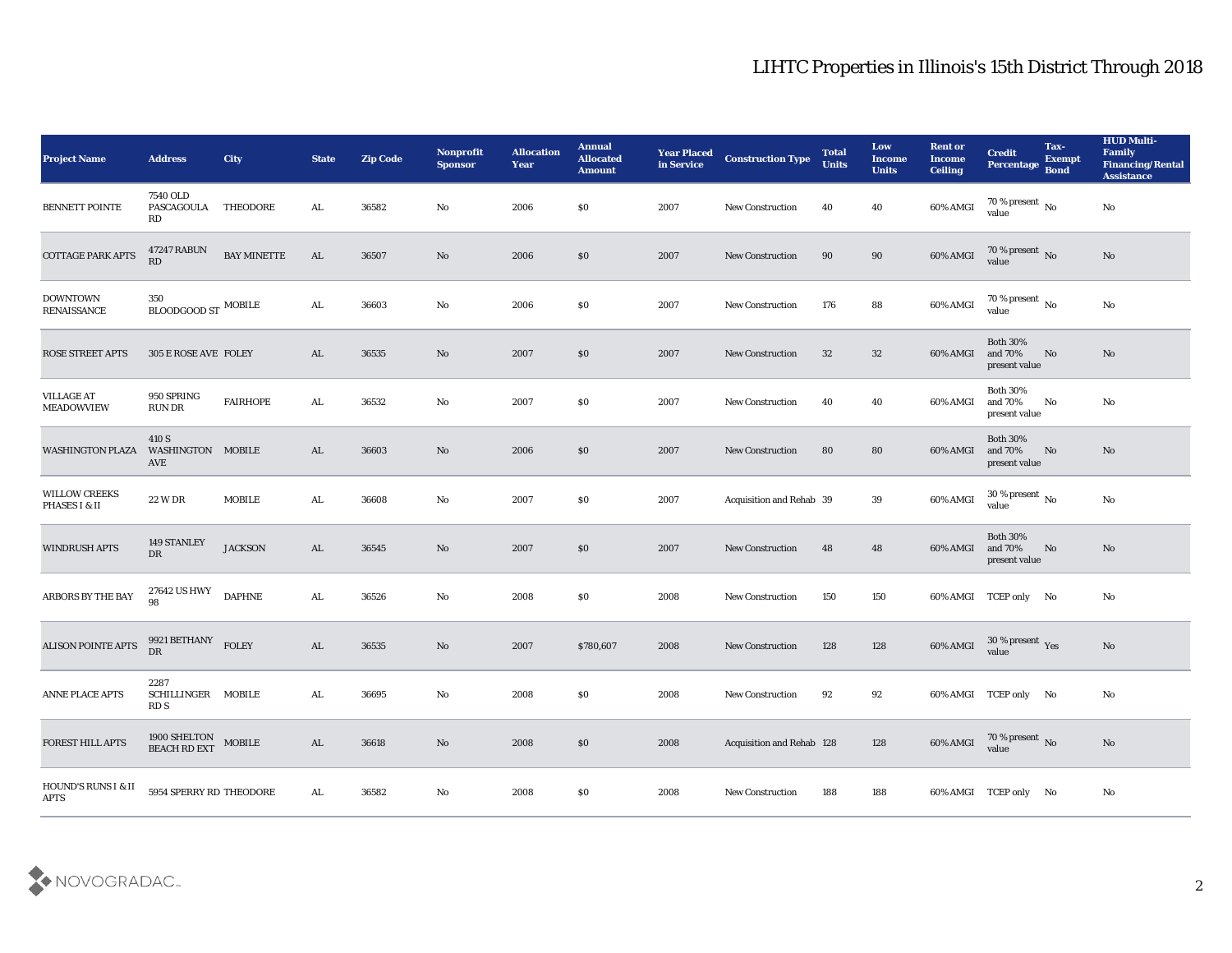| <b>Project Name</b>                          | <b>Address</b>                               | City                            | <b>State</b>  | <b>Zip Code</b> | Nonprofit<br><b>Sponsor</b> | <b>Allocation</b><br><b>Year</b> | <b>Annual</b><br><b>Allocated</b><br><b>Amount</b> | <b>Year Placed</b><br>in Service | <b>Construction Type</b>  | <b>Total</b><br><b>Units</b> | Low<br><b>Income</b><br><b>Units</b> | <b>Rent or</b><br><b>Income</b><br><b>Ceiling</b> | <b>Credit</b><br>Percentage Bond             | Tax-<br><b>Exempt</b> | <b>HUD Multi-</b><br>Family<br><b>Financing/Rental</b><br><b>Assistance</b> |
|----------------------------------------------|----------------------------------------------|---------------------------------|---------------|-----------------|-----------------------------|----------------------------------|----------------------------------------------------|----------------------------------|---------------------------|------------------------------|--------------------------------------|---------------------------------------------------|----------------------------------------------|-----------------------|-----------------------------------------------------------------------------|
| <b>LOXLEY STATION</b><br><b>DEVELOPMENT</b>  | 63 RIBBON RAIL $_{\rm{LOXLEY}}$<br><b>CT</b> |                                 | AL            | 36551           | No                          | 2007                             | $\$0$                                              | 2008                             | <b>New Construction</b>   | 48                           | 48                                   | 60% AMGI                                          | $70\%$ present No<br>value                   |                       | No                                                                          |
| SANDLEWOOD MANOR $^{22575}_{344}$            | MATTINGLY ST                                 | ROBERTSDALE                     | AL            | 36567           | No                          | 2006                             | \$0                                                | 2008                             | <b>New Construction</b>   | 40                           | 40                                   | $60\%$ AMGI                                       | 70 % present $\,$ No $\,$<br>value           |                       | $\mathbf{N}\mathbf{o}$                                                      |
| PINES AT GROVE HILL 350 SANDY CIR GROVE HILL |                                              |                                 | AL            | 36451           | No                          | 2007                             | \$0                                                | 2008                             | <b>New Construction</b>   | 43                           | 43                                   | $60\%$ AMGI                                       | $70\,\%$ present $\,$ No value               |                       | No                                                                          |
| <b>WESTGATE APTS II</b><br>(CHATOM)          | 82 E CENTRAL<br>AVE                          | <b>CHATOM</b>                   | AL            | 36518           | $\mathbf{N}\mathbf{o}$      | 2007                             | \$0                                                | 2008                             | Acquisition and Rehab 24  |                              | 24                                   | 60% AMGI                                          | $30\,\%$ present $\,$ No value               |                       | No                                                                          |
| <b>GREENBRIAR</b><br><b>TOWNHOMES</b>        | 6680 CAROL<br><b>PLANTATION</b><br>RD        | THEODORE                        | AL            | 36582           | No                          | 2007                             | \$45,816                                           | 2008                             | Acquisition and Rehab 40  |                              | 40                                   | $60\%$ AMGI                                       | $70\,\%$ present $\,$ No value               |                       | No                                                                          |
| MOCKINGBIRD<br>POINTE                        |                                              | 334 HYBART ST MONROEVILLE       | AL            | 36460           | No                          | 2009                             | \$616,777                                          | 2009                             | <b>New Construction</b>   | 56                           | 56                                   | 60% AMGI                                          | $70\,\%$ present $\,$ No value               |                       | No                                                                          |
| <b>RENAISSANCE</b>                           | 474<br>BLOODGOOD ST MOBILE                   |                                 | AL            | 36603           | No                          | 2008                             | \$1,120,425                                        | 2009                             | <b>New Construction</b>   | 87                           | 87                                   |                                                   | 60% AMGI TCEP only No                        |                       | No                                                                          |
| <b>BAYOU VILLAGE APTS</b>                    |                                              | UNIVERSITY RD BAYOU LA BATRE AL |               | 36509           | No                          | 1991                             | \$100,543                                          | 2010                             | New Construction          | 80                           | 80                                   |                                                   | 60% AMGI TCEP only No                        |                       | No                                                                          |
| <b>HALLSON MANOR</b>                         | 12654 ALABAMA $\rm \, ELBERTA$<br><b>ST</b>  |                                 | AL            | 36530           | No                          | 2011                             | \$887,856                                          | 2011                             | Acquisition and Rehab 56  |                              | 56                                   | 60% AMGI                                          | $70\,\%$ present $\,$ No value               |                       | $\mathbf{N}\mathbf{o}$                                                      |
| <b>CEDAR FOREST APTS</b>                     | 312 ALCO DR                                  | <b>BREWTON</b>                  | AL            | 36426           | No                          | 1988                             | $\$0$                                              | 1988                             | <b>New Construction</b>   | 33                           | 33                                   |                                                   | 30 % present $\,$ No $\,$<br>value           |                       |                                                                             |
| MORGAN TRACE APTS                            | <b>18401 STATE</b><br><b>HWY 180</b>         | <b>GULF SHORES</b>              | AL            | 36542           | No                          | 1988                             | \$0                                                | 1988                             | <b>New Construction</b>   | 50                           | 50                                   |                                                   | 30 % present $\overline{\text{No}}$<br>value |                       |                                                                             |
| <b>ALEXANDER COURT</b><br>$\rm APTS$         | 108<br>ALEXANDER CT PRICHARD                 |                                 | $\mathbf{AL}$ | 36610           | $\mathbf {No}$              | 1989                             | $\$0$                                              | 1989                             | Acquisition and Rehab 100 |                              | $100\,$                              |                                                   | $70\,\%$ present $\,$ No value               |                       |                                                                             |
| <b>BAY OAKS APTS</b>                         | 851 AUGUSTA<br><b>ST</b>                     | ${\bf MOBILE}$                  | $\mathbf{AL}$ | 36603           | $\rm \bf No$                | 1989                             | $\$0$                                              | 1989                             | Acquisition and Rehab 72  |                              | 72                                   |                                                   | $70\,\%$ present $\,$ No value               |                       |                                                                             |

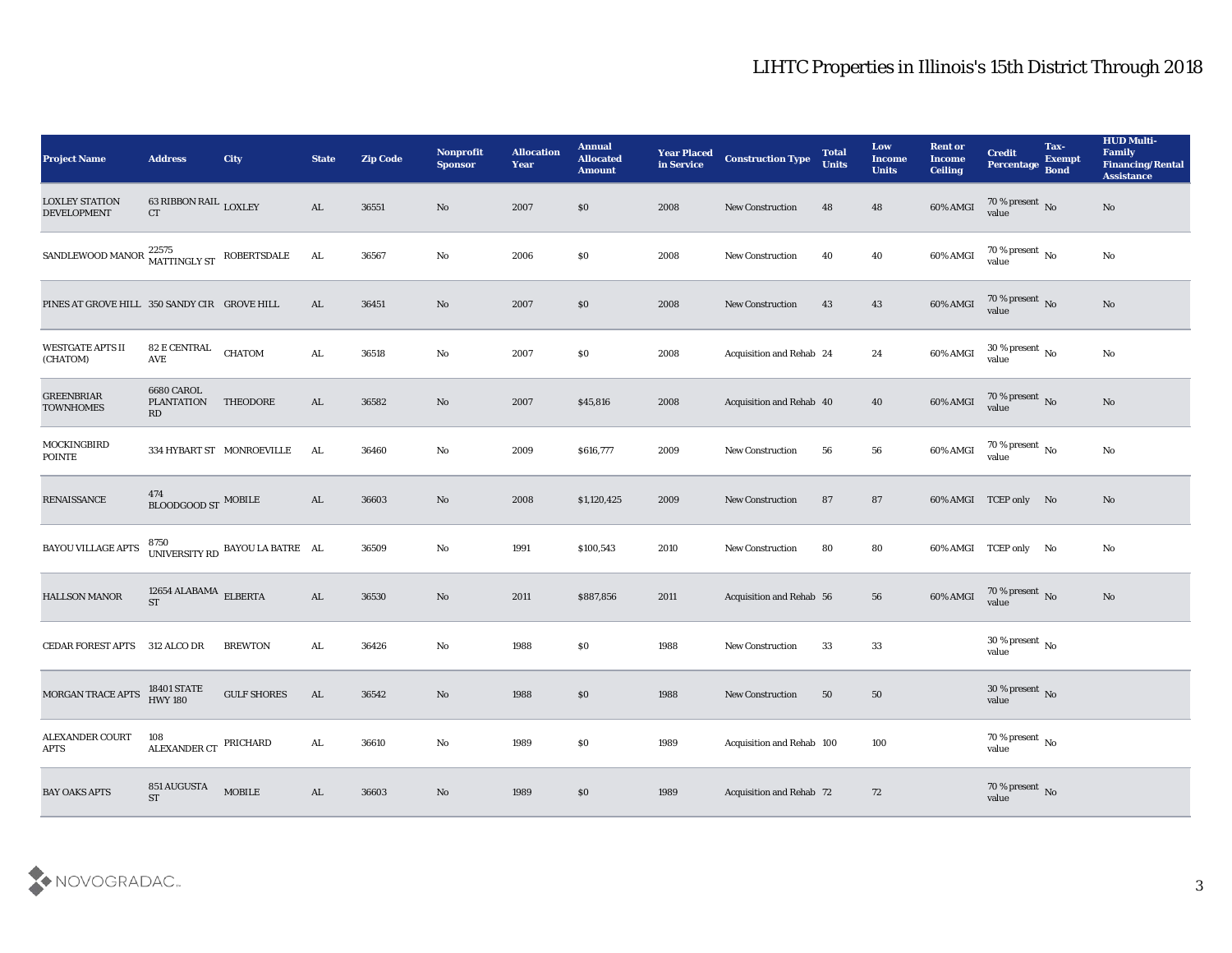| <b>Project Name</b>                      | <b>Address</b>                       | <b>City</b>                    | <b>State</b>  | <b>Zip Code</b> | Nonprofit<br><b>Sponsor</b> | <b>Allocation</b><br><b>Year</b> | <b>Annual</b><br><b>Allocated</b><br><b>Amount</b> | <b>Year Placed</b><br>in Service | <b>Construction Type</b> | <b>Total</b><br><b>Units</b> | Low<br><b>Income</b><br><b>Units</b> | <b>Rent or</b><br><b>Income</b><br><b>Ceiling</b> | <b>Credit</b><br>Percentage Bond   | Tax-<br><b>Exempt</b> | <b>HUD Multi-</b><br>Family<br><b>Financing/Rental</b><br><b>Assistance</b> |
|------------------------------------------|--------------------------------------|--------------------------------|---------------|-----------------|-----------------------------|----------------------------------|----------------------------------------------------|----------------------------------|--------------------------|------------------------------|--------------------------------------|---------------------------------------------------|------------------------------------|-----------------------|-----------------------------------------------------------------------------|
| CENTER RIDGE APTS                        | 516 SCHWARZ<br><b>ST</b>             | ${\bf MOBILE}$                 | ${\bf AL}$    | 36617           | No                          | 1989                             | \$0                                                | 1989                             | Acquisition and Rehab 83 |                              | 83                                   |                                                   | 70 % present No<br>value           |                       |                                                                             |
| <b>JOEL COURT APTS</b>                   | 102 JOEL CT                          | <b>MOBILE</b>                  | AL            | 36610           | No                          | 1989                             | $\$0$                                              | 1989                             | Acquisition and Rehab 60 |                              | 60                                   |                                                   | Not<br>Indicated                   | No                    |                                                                             |
| KAMCO-1                                  | 475 W<br><b>PEACHTREE</b><br>AVE     | <b>FOLEY</b>                   | AL.           | 36535           | $\mathbf{N}\mathbf{o}$      | 1989                             | \$0                                                | 1989                             | New Construction         | $\mathbf{2}$                 | $\boldsymbol{2}$                     |                                                   | $70\,\%$ present $\,$ No value     |                       |                                                                             |
| KAMCO-2                                  | 479 W<br><b>PEACHTREE</b><br>AVE     | <b>FOLEY</b>                   | AL            | 36535           | No                          | 1989                             | \$0\$                                              | 1989                             | <b>New Construction</b>  | $\mathbf{2}$                 | $\boldsymbol{2}$                     |                                                   | $70\,\%$ present $\,$ No value     |                       |                                                                             |
| <b>SAXONY APTS</b>                       | $1704\ \rm{W}$ PRICHARD AVE PRICHARD |                                | $\mathbf{AL}$ | 36610           | No                          | 1989                             | \$0                                                | 1989                             | Acquisition and Rehab 42 |                              | 42                                   |                                                   | $70$ % present $\,$ No value       |                       |                                                                             |
| KAMCO-3                                  | 471W<br><b>PEACHTREE</b><br>AVE      | <b>FOLEY</b>                   | AL            | 36535           | No                          | 1990                             | \$4,575                                            | 1990                             | New Construction         | $\overline{2}$               | $\mathbf{2}$                         | 60% AMGI                                          | $70\,\%$ present $\,$ No value     |                       | No                                                                          |
| KAMCO-4                                  | 485 W<br><b>PEACHTREE</b><br>AVE     | <b>FOLEY</b>                   | AL.           | 36535           | No                          | 1991                             | \$3,929                                            | 1990                             | <b>New Construction</b>  | $\mathbf{2}$                 | $\boldsymbol{2}$                     | 60% AMGI                                          | $70$ % present $\,$ No value       |                       | No                                                                          |
| HIDDEN VALLEY APTS 90 FLEMING LN BREWTON |                                      |                                | AL            | 36426           | No                          | 1991                             | \$61,569                                           | 1991                             | New Construction         | 40                           | 40                                   | 60% AMGI                                          | $70\,\%$ present $\,$ No value     |                       | No                                                                          |
| <b>WESTHAVEN APTS</b>                    | 30744 HWY 17                         | <b>MILLRY</b>                  | AL            | 36558           | No                          | 1989                             | \$0                                                | 1991                             | <b>New Construction</b>  | 19                           | 19                                   |                                                   | $30\,\%$ present $\,$ No value     |                       |                                                                             |
| <b>BROOKWOOD APTS</b>                    | 400<br><b>BROOKWOOD</b><br>CIR       | <b>FOLEY</b>                   | AL            | 36535           | No                          | 1992                             | \$56,469                                           | 1992                             | <b>New Construction</b>  | 38                           | 38                                   | 60% AMGI                                          | $70\,\%$ present $\,$ No value     |                       | No                                                                          |
| CANDLEWICK PLACE I                       | 210 MAYFIELD<br>ST                   | MONROEVILLE                    | AL            | 36460           | No                          | 1992                             | \$55,209                                           | 1992                             | <b>New Construction</b>  | 40                           | 40                                   | 60% AMGI                                          | 70 % present $\,$ No $\,$<br>value |                       | $\mathbf{N}\mathbf{o}$                                                      |
| <b>SAWGRASS APTS</b>                     | 24070 CANAL<br>RD                    | ORANGE BEACH AL                |               | 36561           | $\rm\thinspace No$          | 1992                             | \$49,308                                           | 1992                             | <b>New Construction</b>  | 52                           | 32                                   | 60% AMGI                                          | $70\,\%$ present $\,$ No value     |                       | $\rm\thinspace No$                                                          |
| <b>BAYVIEW ESTATES</b>                   | RD                                   | 24598 GULF BAY ORANGE BEACH AL |               | 36561           | $\rm\thinspace No$          | 1993                             | \$58,926                                           | 1993                             | New Construction         | 31                           | $31\,$                               | 60% AMGI                                          | $70\,\%$ present $\,$ No value     |                       | $\mathbf {No}$                                                              |

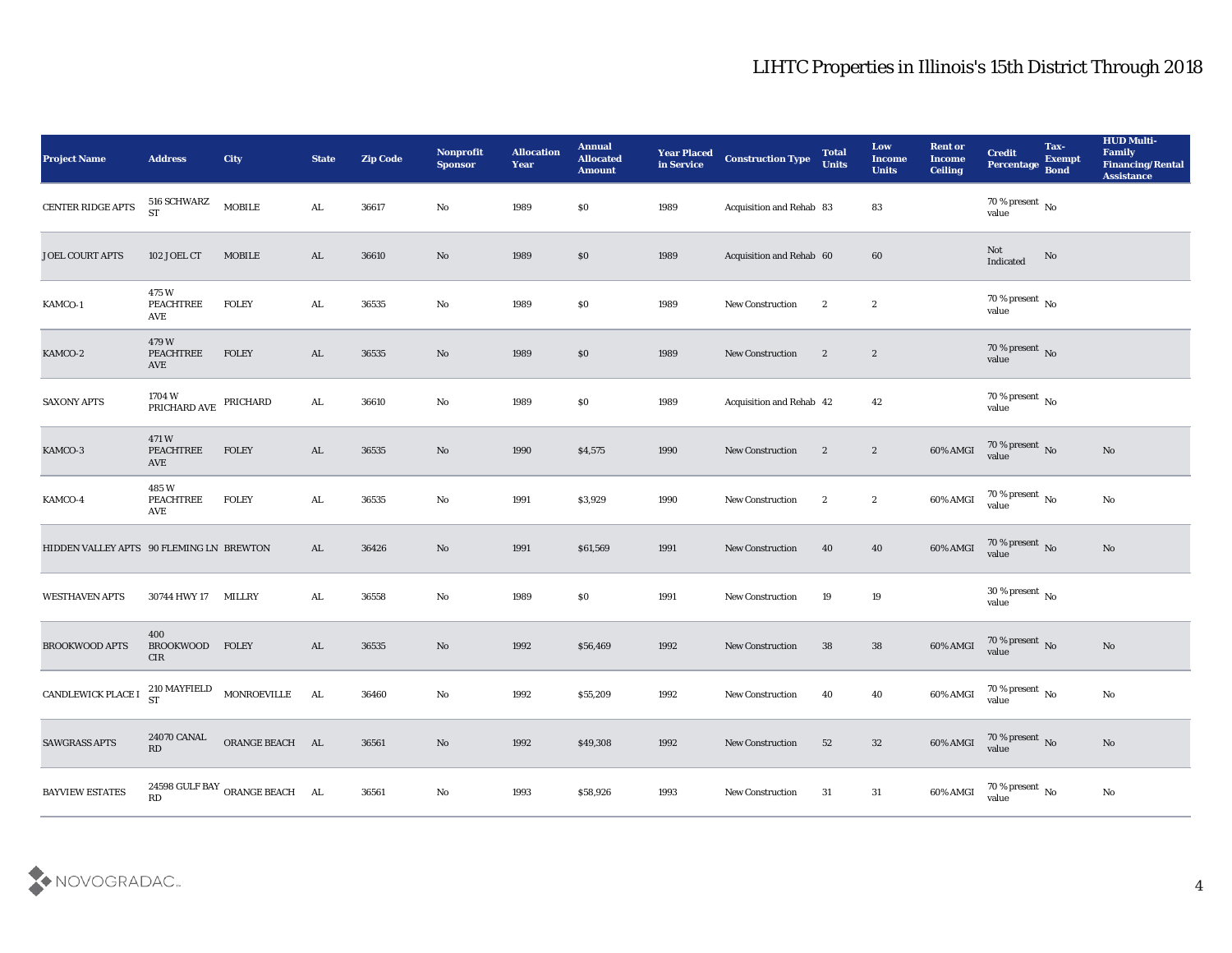| <b>Project Name</b>                        | <b>Address</b>                     | City                    | <b>State</b> | <b>Zip Code</b> | Nonprofit<br><b>Sponsor</b> | <b>Allocation</b><br><b>Year</b> | <b>Annual</b><br><b>Allocated</b><br><b>Amount</b> | <b>Year Placed</b><br>in Service | <b>Construction Type</b>        | <b>Total</b><br><b>Units</b> | Low<br><b>Income</b><br><b>Units</b> | <b>Rent or</b><br><b>Income</b><br><b>Ceiling</b> | <b>Credit</b><br>Percentage Bond            | Tax-<br><b>Exempt</b> | <b>HUD Multi-</b><br>Family<br><b>Financing/Rental</b><br><b>Assistance</b> |
|--------------------------------------------|------------------------------------|-------------------------|--------------|-----------------|-----------------------------|----------------------------------|----------------------------------------------------|----------------------------------|---------------------------------|------------------------------|--------------------------------------|---------------------------------------------------|---------------------------------------------|-----------------------|-----------------------------------------------------------------------------|
| <b>GREYSTONE PLACE</b>                     | 3446 LLOYDS<br>LN                  | $\operatorname{MOBILE}$ | AL           | 36693           |                             | 2012                             | \$646,089                                          | 2014                             | <b>New Construction</b>         | 56                           | 56                                   | 50% AMGI                                          | Not<br>Indicated                            | No                    | Yes                                                                         |
| BAYTOWN SENIOR<br><b>VILLAGE</b>           | 9028 MOFFETT SEMMES<br><b>ROAD</b> |                         | ${\bf AL}$   | 36575           |                             | 2013                             | \$390,073                                          | 2015                             | <b>New Construction</b>         | 48                           | 48                                   |                                                   | Not<br>Indicated                            | No                    | Yes                                                                         |
| SAN DEE APARTMENTS                         | 258 COURT<br>STREET                | <b>GROVE HILL</b>       | AL           | 36451-3164      |                             | 2014                             | \$51,964                                           | 2015                             | <b>Acquisition and Rehab 24</b> |                              | 24                                   |                                                   | <b>Both 30%</b><br>and 70%<br>present value | No                    | Yes                                                                         |
| <b>ARBOURS AT PIERCE</b><br><b>CREEK</b>   | 7642 ZEIGLER<br><b>BLVD</b>        | <b>MOBILE</b>           | ${\bf AL}$   | 36608           | No                          | 2014                             | \$1,211,203                                        | 2016                             | <b>New Construction</b>         | 70                           | 70                                   | 60% AMGI                                          | Not<br>Indicated                            | $\rm\thinspace No$    | Yes                                                                         |
| <b>CYPRESS TRACE</b><br><b>APARTMENTS</b>  | 904 CLARK<br><b>AVENUE</b>         | <b>BAY MINETTE</b>      | AL           | 35607           | No                          | 2014                             | \$481,325                                          | 2016                             | <b>New Construction</b>         | 40                           | 40                                   | 60% AMGI                                          | Not<br>Indicated                            | $\rm\thinspace No$    | Yes                                                                         |
| <b>JASMINE TRAILS</b><br><b>APARTMENTS</b> | 19451 OAK<br><b>ROAD W</b>         | <b>GULF SHORES</b>      | AL.          | 36542           | No                          | 2015                             | \$828,342                                          | 2017                             | <b>New Construction</b>         | $\bf{0}$                     | $\bf{0}$                             | 60% AMGI                                          | Not<br>Indicated                            |                       | Yes                                                                         |
| <b>MOCKINGBIRD</b><br>POINTE II            | 193 RUMBLEY<br><b>ROAD</b>         | MONROEVILLE             | AL           | 36460           | No                          | 2015                             | \$518,027                                          | 2017                             | <b>New Construction</b>         | $\bf{0}$                     | $\bf{0}$                             | 50% AMGI                                          | Not<br>Indicated                            |                       | Yes                                                                         |
| <b>DAUPHIN GATE</b>                        | 3250 DAUPHIN<br><b>STREET</b>      | <b>MOBILE</b>           | AL           | 36606           | No                          | 2017                             | \$917,572                                          | 2018                             | Acquisition and Rehab 0         |                              | 223                                  | 60% AMGI                                          | <b>Both 30%</b><br>and 70%<br>present value |                       | Yes                                                                         |
| <b>HUNTERS RUN</b>                         | 6240 OLD<br>PASCAGOULA<br>RD       | THEODORE                | AL           | 36582           | No                          | 1993                             | \$239,805                                          | 1993                             | <b>New Construction</b>         | 56                           | 56                                   | <b>50% AMGI</b>                                   | $70\,\%$ present $${\rm No}$$ value         |                       | $\mathbf{N}\mathbf{o}$                                                      |
| CANDLEWICK PLACE II 210 MAYFIELD           |                                    | MONROEVILLE             | AL           | 36460           | No                          | 1994                             | \$33,600                                           | 1994                             | <b>New Construction</b>         | 24                           | 24                                   | 60% AMGI                                          | $70\,\%$ present $\,$ No value              |                       | No                                                                          |
| SPRING RUN APTS                            | 201 SPRING<br><b>RUN DR</b>        | <b>FAIRHOPE</b>         | AL           | 36532           | No                          | 1994                             | \$105,274                                          | 1994                             | Acquisition and Rehab 50        |                              | 50                                   | 60% AMGI                                          | 30 % present $\overline{N_0}$<br>value      |                       | No                                                                          |
| PINE RIDGE APTS                            | 3126 HWY 43                        | <b>JACKSON</b>          | ${\bf AL}$   | 36545           | $\rm\thinspace No$          | 1995                             | \$243,416                                          | 1995                             | New Construction                | 48                           | 48                                   | 60% AMGI                                          | $70\,\%$ present $\,$ No value              |                       | $\rm \bf No$                                                                |
| <b>RIVER RUN APTS</b>                      | 160 THE TRAIL BREWTON              |                         | AL           | 36426           | $\mathbf{N}\mathbf{o}$      | 1995                             | \$232,112                                          | 1995                             | New Construction                | 56                           | 56                                   | 60% AMGI                                          | $70$ % present $\,$ No $\,$ value           |                       | $\rm No$                                                                    |

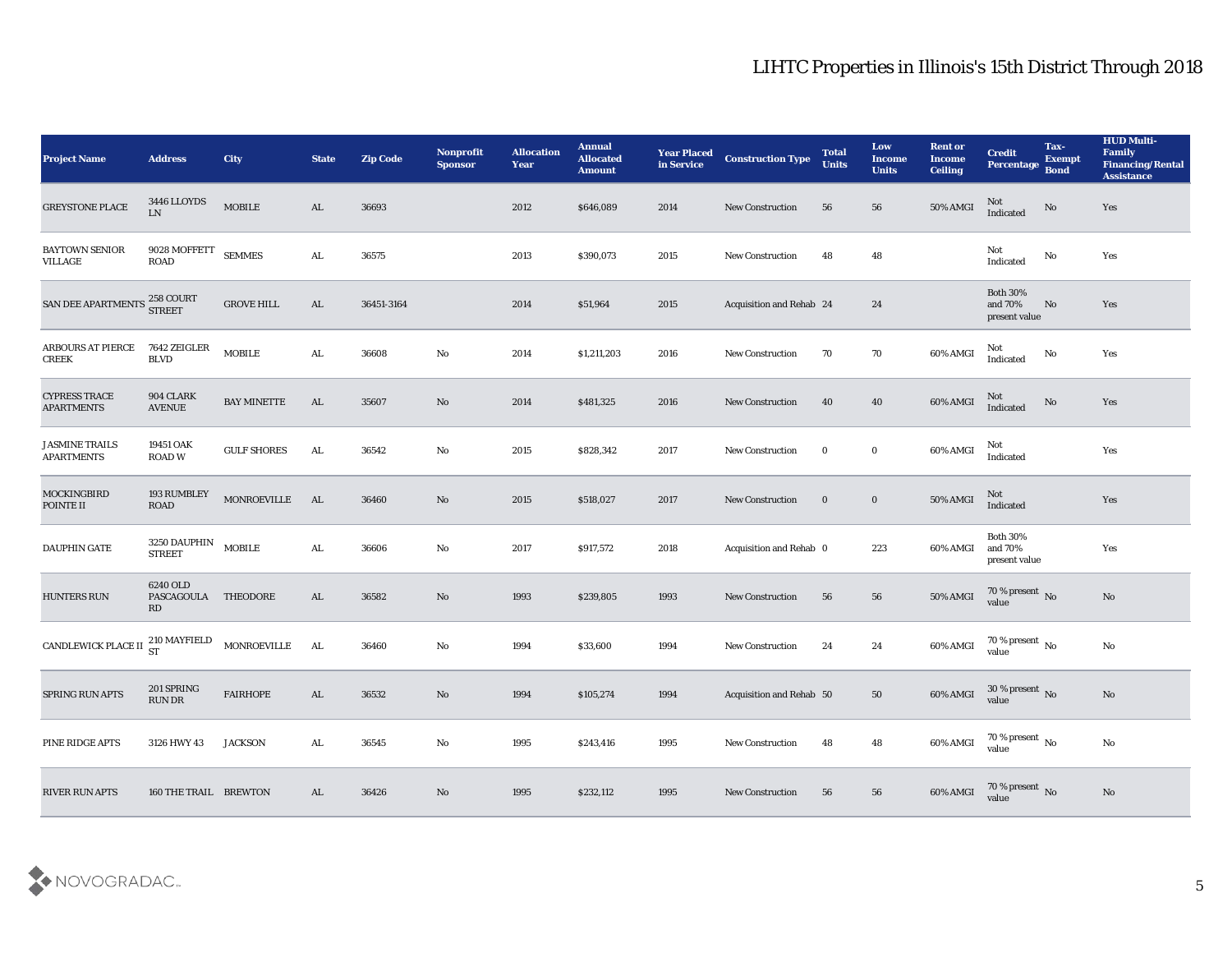| Project Name                                 | <b>Address</b>                     | City                | <b>State</b> | <b>Zip Code</b> | Nonprofit<br><b>Sponsor</b> | <b>Allocation</b><br>Year | <b>Annual</b><br><b>Allocated</b><br><b>Amount</b> | <b>Year Placed<br/>in Service</b> | <b>Construction Type</b>         | <b>Total</b><br><b>Units</b> | Low<br><b>Income</b><br><b>Units</b> | <b>Rent or</b><br><b>Income</b><br><b>Ceiling</b> | <b>Credit</b><br><b>Percentage</b>          | Tax-<br><b>Exempt</b><br><b>Bond</b> | <b>HUD Multi-</b><br>Family<br><b>Financing/Rental</b><br><b>Assistance</b> |
|----------------------------------------------|------------------------------------|---------------------|--------------|-----------------|-----------------------------|---------------------------|----------------------------------------------------|-----------------------------------|----------------------------------|------------------------------|--------------------------------------|---------------------------------------------------|---------------------------------------------|--------------------------------------|-----------------------------------------------------------------------------|
| <b>ROBERTSDALE</b><br><b>VILLAGE APTS</b>    | 22625<br>MATTINGLY ST              | ROBERTSDALE         | AL           | 36567           | No                          | 1995                      | \$185,763                                          | 1995                              | <b>New Construction</b>          | 40                           | 40                                   | $60\%$ AMGI                                       | $70\%$ present No<br>value                  |                                      | No                                                                          |
| <b>BERKSHIRE APTS</b>                        | 4001 A<br>SEABREEZE RD MOBILE<br>N |                     | AL           | 36644           | No                          | 1997                      | \$94,824                                           | 1996                              | <b>Acquisition and Rehab 104</b> |                              | 103                                  | $60\%$ AMGI                                       | $30\,\%$ present $\,$ Yes value             |                                      | No                                                                          |
| OAKWOOD VILLA APTS 201 NEAL ST               |                                    | <b>EAST BREWTON</b> | AL           | 36426           | No                          | 1996                      | \$36,601                                           | 1996                              | <b>New Construction</b>          | 24                           | 24                                   | 60% AMGI                                          | <b>Both 30%</b><br>and 70%<br>present value | No                                   | No                                                                          |
| PINES APTS I                                 | <b>298 JACK</b><br>SPRINGS RD      | <b>ATMORE</b>       | AL           | 36502           | No                          | 1995                      | \$128,309                                          | 1996                              | <b>New Construction</b>          | 32                           | 32                                   | $60\%$ AMGI                                       | $70\,\%$ present $\,$ No value              |                                      | No                                                                          |
| AHEPA 310 APTS                               | 2550<br>HILLCREST RD               | <b>MOBILE</b>       | AL.          | 36695           |                             | Insufficient<br>Data      | $\$0$                                              | Insufficient<br>Data              | Not Indicated                    | $\bf{0}$                     | $\bf{0}$                             |                                                   | Not<br>Indicated                            |                                      |                                                                             |
| <b>HALLMARK AT</b><br>MOBILE                 | 1066 CODY RD N MOBILE              |                     | AL           | 36608           |                             | Insufficient<br>Data      | $\$0$                                              | Insufficient<br>Data              | Not Indicated                    | 92                           | $\bf{0}$                             |                                                   | Not<br>Indicated                            |                                      |                                                                             |
| THE GARDENS AT<br>WELLINGTON                 | 5821 OLD<br>PASCAGOULA<br>RD       | <b>MOBILE</b>       | AL           | 36619           |                             | Insufficient<br>Data      | $\$0$                                              | Insufficient<br>Data              | Not Indicated                    | 51                           | $\bf{0}$                             |                                                   | Not<br>Indicated                            |                                      |                                                                             |
| <b>ARBOR POINTE APTS</b>                     | 100 DAIRY RD                       | WHISTLER            | AL           | 36612           | No                          | 1997                      | \$368,939                                          | 1997                              | <b>New Construction</b>          | 56                           | 56                                   | 60% AMGI                                          | $70\,\%$ present $\,$ No value              |                                      | No                                                                          |
| <b>HARBOR RUN</b>                            | 6204 OLD<br>PASCAGOULA<br>RD       | THEODORE            | AL.          | 36582           | No                          | 1997                      | \$201,549                                          | 1997                              | <b>New Construction</b>          | 40                           | 40                                   | 60% AMGI                                          | $70\,\%$ present $\,$ No value              |                                      | No                                                                          |
| <b>MAGNOLIA PLACE</b><br><b>APTS</b>         | $603$ S DOBSON<br>AVE              | <b>BAY MINETTE</b>  | AL           | 36507           | No                          | 1997                      | \$376,889                                          | 1997                              | <b>New Construction</b>          | 56                           | 56                                   | 60% AMGI                                          | $70$ % present $\,$ No value                |                                      | No                                                                          |
| <b>MEGAN MANOR</b>                           | 225 BAY AVE                        | <b>CHATOM</b>       | AL           | 36518           | No                          | 1997                      | \$126,846                                          | 1997                              | <b>New Construction</b>          | 24                           | 24                                   | 50% AMGI                                          | 70 % present $\,$ No $\,$<br>value          |                                      | No                                                                          |
| SUMMER CHASE APTS WILLIAMSON EAST BREWTON AL | 739<br>ST                          |                     |              | 36426           | $\rm\, No$                  | 1997                      | \$200,960                                          | 1997                              | <b>New Construction</b>          | 40                           | 40                                   | $50\%$ AMGI                                       | $70\,\%$ present $\,$ No value              |                                      | $\mathbf{N}\mathbf{o}$                                                      |
| <b>WOODS APTS</b>                            | 7380 HITT RD MOBILE                |                     | AL           | 36695           | $\rm\thinspace No$          | 1997                      | \$534,125                                          | 1997                              | New Construction                 | 136                          | 136                                  | 60% AMGI                                          | 70 % present $\,$ No $\,$<br>value          |                                      | $\mathbf {No}$                                                              |

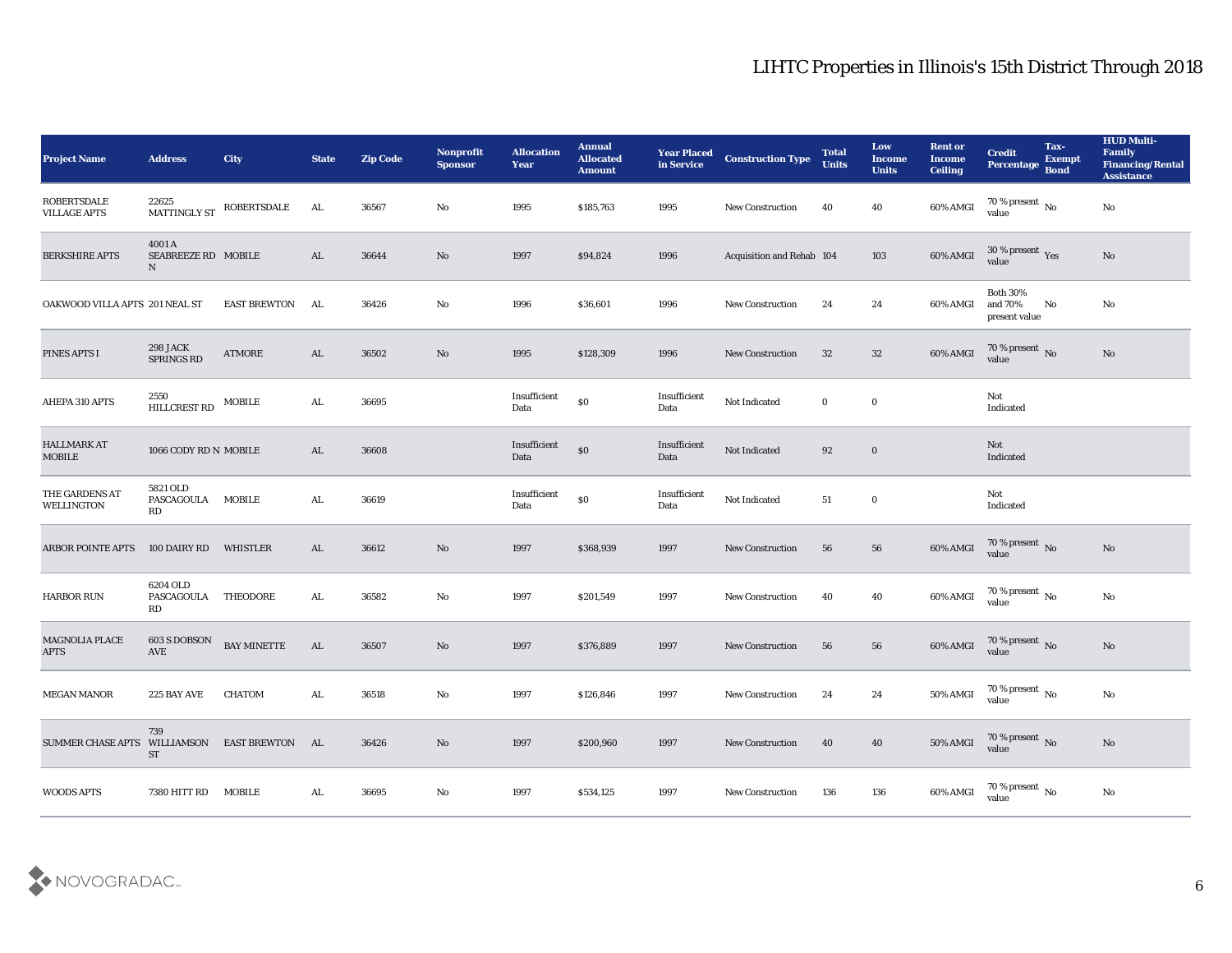| <b>Project Name</b>                           | <b>Address</b>                            | <b>City</b>        | <b>State</b>  | <b>Zip Code</b> | Nonprofit<br><b>Sponsor</b> | <b>Allocation</b><br>Year | <b>Annual</b><br><b>Allocated</b><br><b>Amount</b> | <b>Year Placed</b><br>in Service | <b>Construction Type</b> | <b>Total</b><br><b>Units</b> | Low<br><b>Income</b><br><b>Units</b> | <b>Rent or</b><br><b>Income</b><br><b>Ceiling</b> | <b>Credit</b><br>Percentage Bond            | Tax-<br><b>Exempt</b> | <b>HUD Multi-</b><br>Family<br><b>Financing/Rental</b><br><b>Assistance</b> |
|-----------------------------------------------|-------------------------------------------|--------------------|---------------|-----------------|-----------------------------|---------------------------|----------------------------------------------------|----------------------------------|--------------------------|------------------------------|--------------------------------------|---------------------------------------------------|---------------------------------------------|-----------------------|-----------------------------------------------------------------------------|
| FAMILY PLACE APTS                             | $3600\,$ MICHAEL $$\sf{MOBILE}$$ BLVD     |                    | AL            | 36609           | No                          | 1998                      | \$301,935                                          | 1998                             | <b>New Construction</b>  | 154                          | 154                                  | 60% AMGI                                          | <b>Both 30%</b><br>and 70%<br>present value | No                    | No                                                                          |
| PEPPERTREE PHASE I                            | 2500 BODDIE<br>LN                         | $\,$ GULF SHORES   | AL.           | 36542           | No                          | 1997                      | \$271,375                                          | 1998                             | <b>New Construction</b>  | 56                           | 56                                   | 60% AMGI                                          | $70$ % present $\,$ No value                |                       | $\mathbf{N}\mathbf{o}$                                                      |
| REGENCY POINTE<br>PHASE I                     | 500 S<br>GREENTREE LN FOLEY               |                    | AL            | 36535           | No                          | 1998                      | \$162,778                                          | 1998                             | <b>New Construction</b>  | 34                           | 34                                   | $60\%$ AMGI                                       | $70\,\%$ present $\,$ No value              |                       | No                                                                          |
| BREWINGTON POINTE 312 SCOTT ST<br><b>APTS</b> |                                           | <b>BREWTON</b>     | AL            | 36426           | No                          | 1999                      | \$252,602                                          | 1999                             | <b>New Construction</b>  | 48                           | 48                                   | 60% AMGI                                          | $70\,\%$ present $\,$ No value              |                       | $\mathbf{N}\mathbf{o}$                                                      |
| CHANCERY SQUARE                               | $2301$ S SHELTON $\,$ EIGHT MILE BEACH RD |                    | AL            | 36613           | No                          | 1998                      | \$288,970                                          | 1999                             | <b>New Construction</b>  | 56                           | 56                                   | $60\%$ AMGI                                       | $70\,\%$ present $\,$ No value              |                       | No                                                                          |
| PEPPERTREE ESTATES                            | 6076 SPERRY<br>RD                         | <b>THEODORE</b>    | AL            | 36582           | No                          | 1998                      | \$275,648                                          | 1999                             | <b>New Construction</b>  | 55                           | 55                                   | 50% AMGI                                          | $70\,\%$ present $\,$ No value              |                       | No                                                                          |
| THE PINES APTS II                             | <b>298 JACK</b><br>SPRINGS RD             | <b>ATMORE</b>      | AL            | 36502           | No                          | 1998                      | \$128,017                                          | 1999                             | <b>New Construction</b>  | 24                           | 24                                   | <b>50% AMGI</b>                                   | $70\%$ present $\_{\text{N}}$ No            |                       | $\mathbf{N}\mathbf{o}$                                                      |
| BRIARWOOD ESTATES FAIRGROUND                  | 19038<br>RD                               | <b>ROBERTSDALE</b> | AL            | 36567           | No                          | 1999                      | \$222,232                                          | 2000                             | <b>New Construction</b>  | 40                           | 40                                   | 50% AMGI                                          | $70\,\%$ present $\,$ No value              |                       | No                                                                          |
| <b>CAMELLIA PLACE</b>                         | 991 CLAUSELL<br>RD                        | MONROEVILLE        | AL            | 36460           | No                          | 2000                      | \$287,707                                          | 2000                             | <b>New Construction</b>  | 48                           | 48                                   | 60% AMGI                                          | $70\,\%$ present $\,$ No value              |                       | No                                                                          |
| <b>GULF BREEZE APTS</b>                       | 8635 BRYANT<br>DR                         | BAYOU LA BATRE AL  |               | 36509           | No                          | 2000                      | \$43,421                                           | 2000                             | <b>New Construction</b>  | 20                           | 20                                   | 60% AMGI                                          | $70$ % present $\,$ No $\,$ value           |                       | $\mathbf{N}\mathbf{o}$                                                      |
| <b>SOUTH BAY APTS</b>                         | 600 S<br>WASHINGTON MOBILE<br>AVE         |                    | AL            | 36603           | No                          | 2000                      | \$299,788                                          | 2000                             | <b>New Construction</b>  | 224                          | 224                                  | 60% AMGI                                          | 30 % present Yes<br>value                   |                       | No                                                                          |
| BLACKWOOD ESTATES 26648 S HOLLEY LOXLEY       |                                           |                    | $\mathbf{AL}$ | 36551           | $\rm\thinspace No$          | 2001                      | \$141,905                                          | 2001                             | New Construction         | 56                           | 56                                   | 60% AMGI                                          | $30\,\%$ present $\,\mathrm{Yes}$ value     |                       | $\rm \bf No$                                                                |
| PEPPERTREE PHASE II 2500 BODDIE               |                                           | <b>GULF SHORES</b> | AL            | 36542           | $\mathbf{N}\mathbf{o}$      | 2001                      | \$403,929                                          | 2001                             | <b>New Construction</b>  | 72                           | 61                                   | 60% AMGI                                          | $70$ % present $\,$ No $\,$ value $\,$      |                       | No                                                                          |

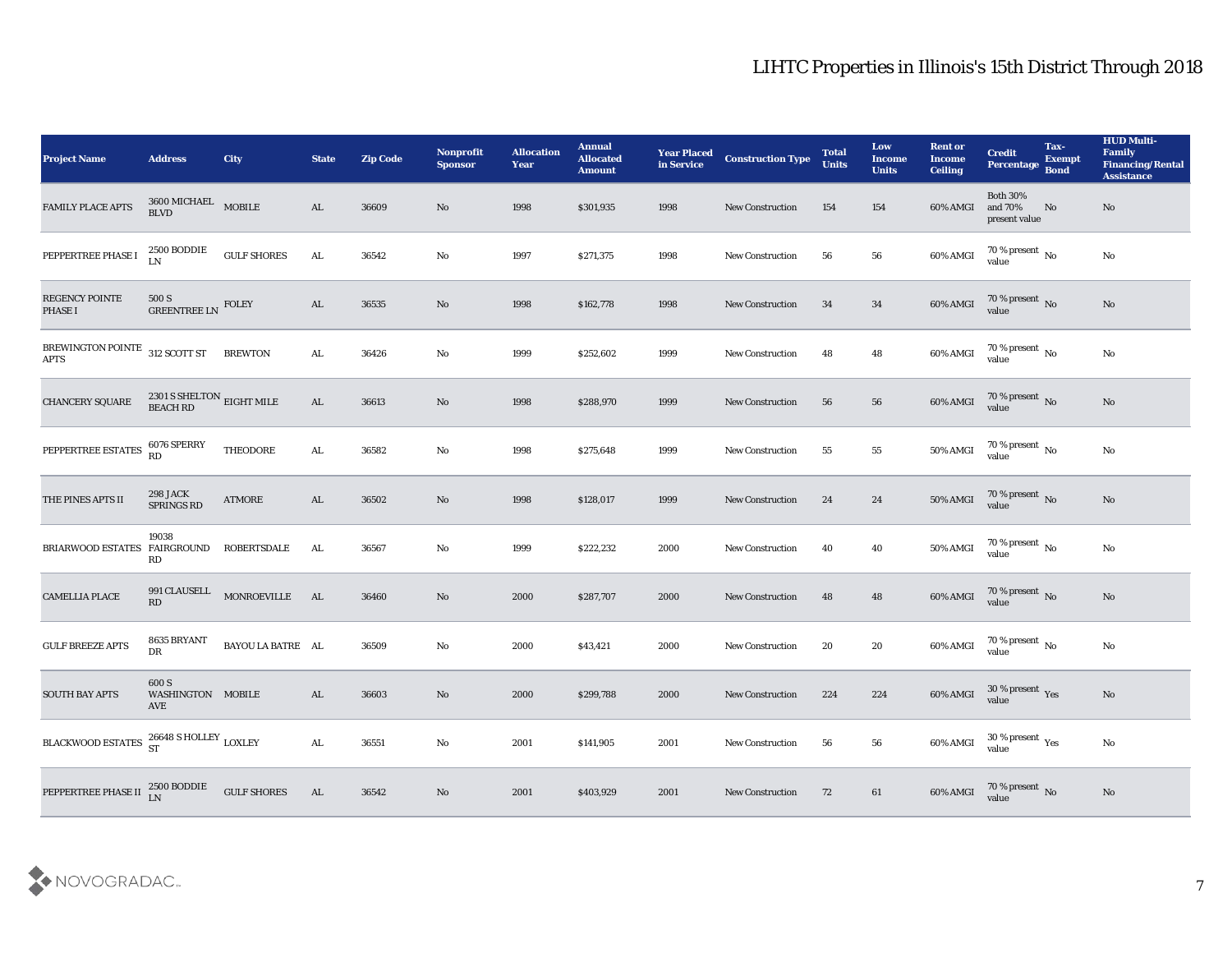| <b>Project Name</b>                     | <b>Address</b>                                  | City                    | <b>State</b>  | <b>Zip Code</b> | Nonprofit<br><b>Sponsor</b> | <b>Allocation</b><br><b>Year</b> | <b>Annual</b><br><b>Allocated</b><br><b>Amount</b> | <b>Year Placed</b><br>in Service | <b>Construction Type</b> | <b>Total</b><br><b>Units</b> | Low<br><b>Income</b><br><b>Units</b> | <b>Rent or</b><br><b>Income</b><br><b>Ceiling</b> | <b>Credit</b><br>Percentage Bond                     | Tax-<br><b>Exempt</b> | <b>HUD Multi-</b><br>Family<br><b>Financing/Rental</b><br><b>Assistance</b> |
|-----------------------------------------|-------------------------------------------------|-------------------------|---------------|-----------------|-----------------------------|----------------------------------|----------------------------------------------------|----------------------------------|--------------------------|------------------------------|--------------------------------------|---------------------------------------------------|------------------------------------------------------|-----------------------|-----------------------------------------------------------------------------|
| SPERRY LANDING                          | 6128 SPERRY RD THEODORE                         |                         | AL            | 36582           | No                          | 2001                             | \$238,626                                          | 2001                             | <b>New Construction</b>  | 94                           | 94                                   | 60% AMGI                                          | 30 % present $\rm\thinspace\gamma_{\rm es}$<br>value |                       | No                                                                          |
| SAVANNAH PARK                           | $300\,\mathrm{E}\,\mathrm{LAWSON}$ FOLEY<br>AVE |                         | AL            | 36535           | No                          | 2002                             | \$127,273                                          | 2002                             | <b>New Construction</b>  | 80                           | 68                                   | $60\%$ AMGI                                       | $70\,\%$ present $\,$ No value                       |                       | No                                                                          |
| WILLOW TRACE APTS 105 EVIN LN           |                                                 | <b>JACKSON</b>          | AL.           | 36545           | No                          | 2002                             | \$270,448                                          | 2002                             | <b>New Construction</b>  | 40                           | 34                                   | 60% AMGI                                          | $70\,\%$ present $\,$ No value                       |                       | $\rm No$                                                                    |
| <b>COTTAGE HILL</b><br>POINTE APTS      | 7959 COTTAGE<br>HILL RD                         | <b>MOBILE</b>           | AL            | 36695           | No                          | 2001                             | \$415,417                                          | 2003                             | <b>New Construction</b>  | 156                          | 156                                  | 60% AMGI                                          | $30\%$ present Yes value                             |                       | No                                                                          |
| <b>NORTH POINTE APT</b><br><b>HOMES</b> | 205 SHELTON<br><b>BEACH RD</b>                  | <b>SARALAND</b>         | AL.           | 36571           | No                          | 2002                             | \$41,515                                           | 2003                             | <b>New Construction</b>  | 192                          | 39                                   | 50% AMGI                                          | 30 % present $\rm\thinspace\gamma_{\rm es}$<br>value |                       | No                                                                          |
| <b>OLEANDER PARK APTS</b>               | 7646 COTTAGE MOBILE<br>HILL RD                  |                         | AL            | 36695           | No                          | 2003                             | \$344,587                                          | 2003                             | <b>New Construction</b>  | 56                           | 56                                   | 60% AMGI                                          | $70\,\%$ present $\,$ No value                       |                       | No                                                                          |
| <b>SEA COVE</b>                         | 19664 W 36TH<br>AVE                             | <b>GULF SHORES</b>      | AL            | 36542           | No                          | 2004                             | \$0                                                | 2003                             | <b>New Construction</b>  | 160                          | 160                                  |                                                   | $30\,\%$ present $\,$ Yes value                      |                       |                                                                             |
| THE PALLADIAN APTS                      | <b>2225 LEROY</b><br><b>STEVENS RD</b>          | $\operatorname{MOBILE}$ | AL            | 36695           | No                          | 2003                             | \$466,925                                          | 2003                             | <b>New Construction</b>  | 80                           | 80                                   | 60% AMGI                                          | $70\,\%$ present $\,$ No value                       |                       | No                                                                          |
| PARKLANE APT<br><b>HOMES</b>            | 6725 ZEIGLER<br><b>BLVD</b>                     | $\operatorname{MOBILE}$ | ${\bf AL}$    | 36608           | No                          | 2002                             | \$144,353                                          | 2003                             | <b>New Construction</b>  | 112                          | 112                                  | 60% AMGI                                          | $30\,\%$ present $\,$ Yes value                      |                       | $\rm No$                                                                    |
| <b>AUTUMN CHASE APTS</b>                | 6617 GRELOT<br>RD                               | $\operatorname{MOBILE}$ | AL            | 36695           | No                          | 2004                             | \$453,889                                          | 2004                             | <b>New Construction</b>  | 120                          | 120                                  | 60% AMGI                                          | <b>Both 30%</b><br>and 70%<br>present value          | No                    | No                                                                          |
| AZALEA POINTE APTS 651 AZALEA RD MOBILE |                                                 |                         | AL.           | 36609           | No                          | 2003                             | \$359,237                                          | 2004                             | <b>New Construction</b>  | 208                          | 208                                  | 60% AMGI                                          | 30 % present $\rm\thinspace\gamma_{\rm es}$<br>value |                       | No                                                                          |
| <b>HOPE FAMILY VI</b>                   | <b>500 JOHN</b><br><b>HELM ST</b>               | PRICHARD                | $\mathbf{AL}$ | 36610           | $\rm\thinspace No$          | 2004                             | \$1,200,280                                        | 2004                             | New Construction         | 110                          | 110                                  | $50\%$ AMGI                                       | $70\,\%$ present $\,$ No value                       |                       | $\rm\thinspace No$                                                          |
| <b>SUNSET ON THE</b><br><b>BAYOU</b>    | 2001 BRILL RD MOBILE                            |                         | $\mathbf{AL}$ | 36605           | $\rm\, No$                  | 2002                             | \$121,515                                          | 2004                             | New Construction         | 104                          | ${\bf 104}$                          | 60% AMGI                                          | 30 % present $\rm\thinspace\gamma_{\rm es}$<br>value |                       | $\mathbf {No}$                                                              |